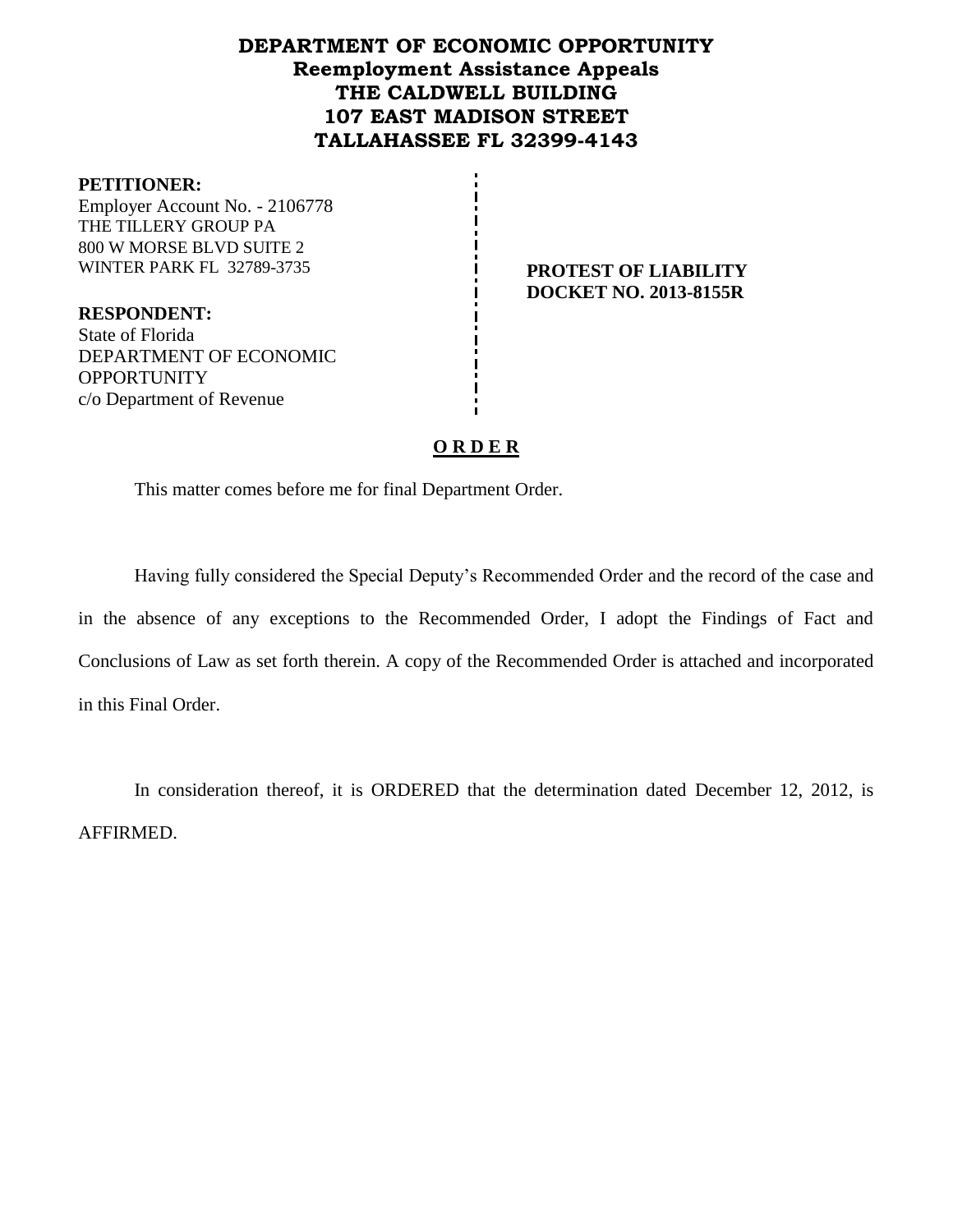#### **JUDICIAL REVIEW**

Any request for judicial review must be initiated within 30 days of the date the Order was filed. Judicial review is commenced by filing one copy of a *Notice of Appeal* with the DEPARTMENT OF ECONOMIC OPPORTUNITY at the address shown at the top of this Order and a second copy, with filing fees prescribed by law, with the appropriate District Court of Appeal. It is the responsibility of the party appealing to the Court to prepare a transcript of the record. If no court reporter was at the hearing, the transcript must be prepared from a copy of the Special Deputy's hearing recording, which may be requested from the Office of Appeals.

Cualquier solicitud para revisión judicial debe ser iniciada dentro de los 30 días a partir de la fecha en que la Orden fue registrada. La revisión judicial se comienza al registrar una copia de un *Aviso de Apelación* con la Agencia para la Innovación de la Fuerza Laboral [*DEPARTMENT OF ECONOMIC OPPORTUNITY]* en la dirección que aparece en la parte superior de este *Orden* y una segunda copia, con los honorarios de registro prescritos por la ley, con el Tribunal Distrital de Apelaciones pertinente. Es la responsabilidad de la parte apelando al tribunal la de preparar una transcripción del registro. Si en la audiencia no se encontraba ningún estenógrafo registrado en los tribunales, la transcripción debe ser preparada de una copia de la grabación de la audiencia del Delegado Especial [*Special Deputy*], la cual puede ser solicitada de la Oficina de Apelaciones.

Nenpòt demann pou yon revizyon jiridik fèt pou l kòmanse lan yon peryòd 30 jou apati de dat ke Lòd la te depoze a. Revizyon jiridik la kòmanse avèk depo yon kopi yon *Avi Dapèl* ki voye bay DEPARTMENT OF ECONOMIC OPPORTUNITY lan nan adrès ki parèt pi wo a, lan tèt *Lòd* sa a e yon dezyèm kopi, avèk frè depo ki preskri pa lalwa, bay Kou Dapèl Distrik apwopriye a. Se responsabilite pati k ap prezante apèl la bay Tribinal la pou l prepare yon kopi dosye a. Si pa te gen yon stenograf lan seyans lan, kopi a fèt pou l prepare apati de kopi anrejistreman seyans lan ke Adjwen Spesyal la te fè a, e ke w ka mande Biwo Dapèl la voye pou ou.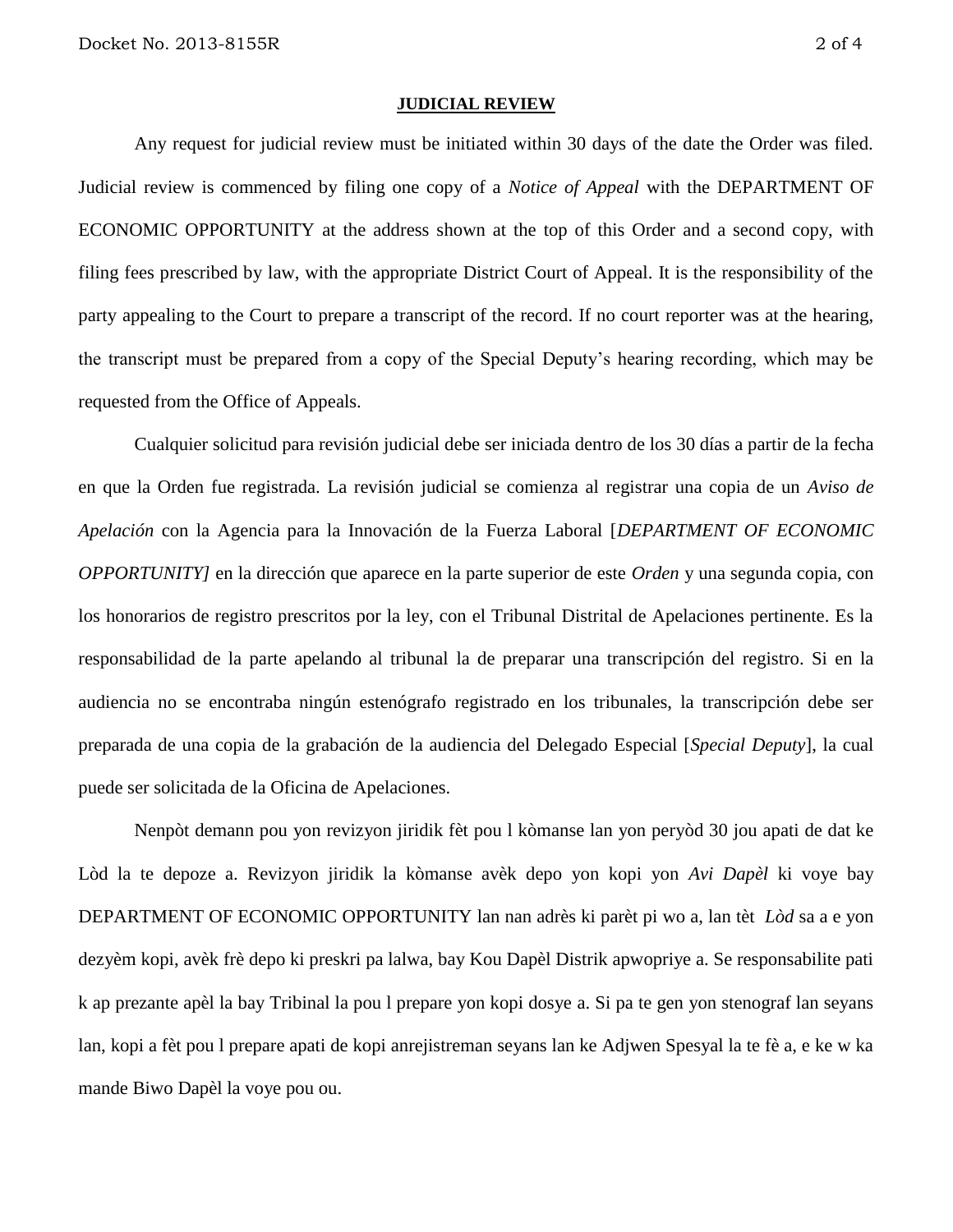DONE and ORDERED at Tallahassee, Florida, this \_\_\_\_\_\_\_ day of June, 2013.



Altemese Smith, Bureau Chief, Reemployment Assistance Program DEPARTMENT OF ECONOMIC OPPORTUNITY

FILED ON THIS DATE PURSUANT TO § 120.52, FLORIDA STATUTES, WITH THE DESIGNATED DEPARTMENT CLERK, RECEIPT OF WHICH IS HEREBY ACKNOWLEDGED.

 $\overline{\phantom{a}}$  ,  $\overline{\phantom{a}}$  ,  $\overline{\phantom{a}}$  ,  $\overline{\phantom{a}}$  ,  $\overline{\phantom{a}}$  ,  $\overline{\phantom{a}}$  ,  $\overline{\phantom{a}}$  ,  $\overline{\phantom{a}}$ DEPUTY CLERK DATE

## **CERTIFICATE OF SERVICE**

**I HEREBY CERTIFY that true and correct copies of the foregoing Final Order have been furnished to the persons listed below in the manner described, on the \_\_\_\_\_\_\_ day of June, 2013**.

Shenux D.F

SHANEDRA Y. BARNES, Special Deputy Clerk DEPARTMENT OF ECONOMIC **OPPORTUNITY** Reemployment Assistance Appeals 107 EAST MADISON STREET TALLAHASSEE FL 32399-4143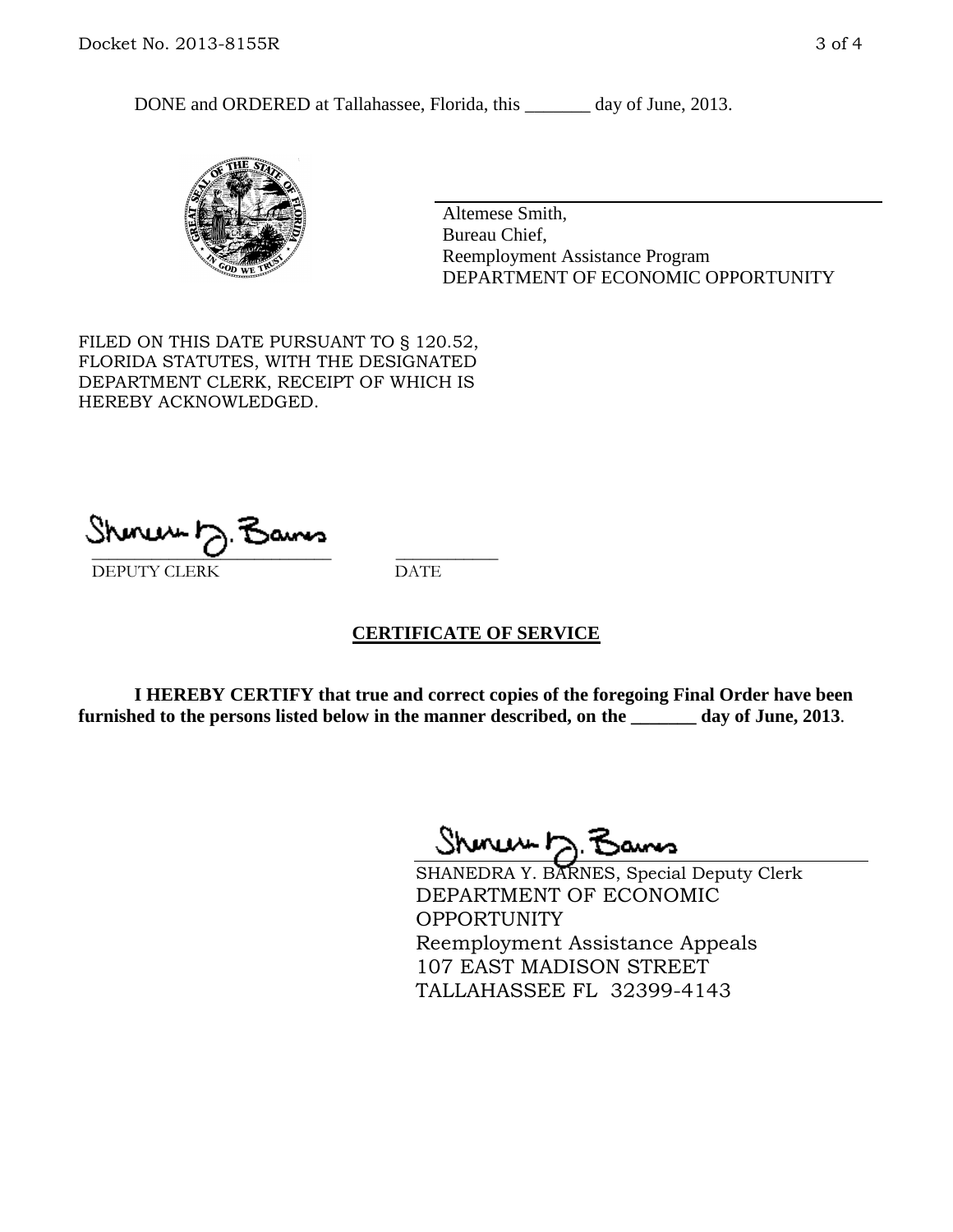By U.S. Mail:

THE TILLERY GROUP PA 800 W MORSE BLVD SUITE 2 WINTER PARK FL 32789-3735

CLIFTON LARSON ALLEN LLP ATTN H BLAKE HOSTETTER CPA 420 SOUTH ORANGE AVENUE SUITE 500 ORLANDO FL 32801-3399

DEPARTMENT OF REVENUE ATTN: PATRICIA ELKINS - CCOC #1-4866 5050 WEST TENNESSEE STREET TALLAHASSEE FL 32399

DEPARTMENT OF REVENUE ATTN: DIANNE AYERS PO BOX 6417 TALLAHASSE FL 32314-6417

State of Florida DEPARTMENT OF ECONOMIC OPPORTUNITY c/o Department of Revenue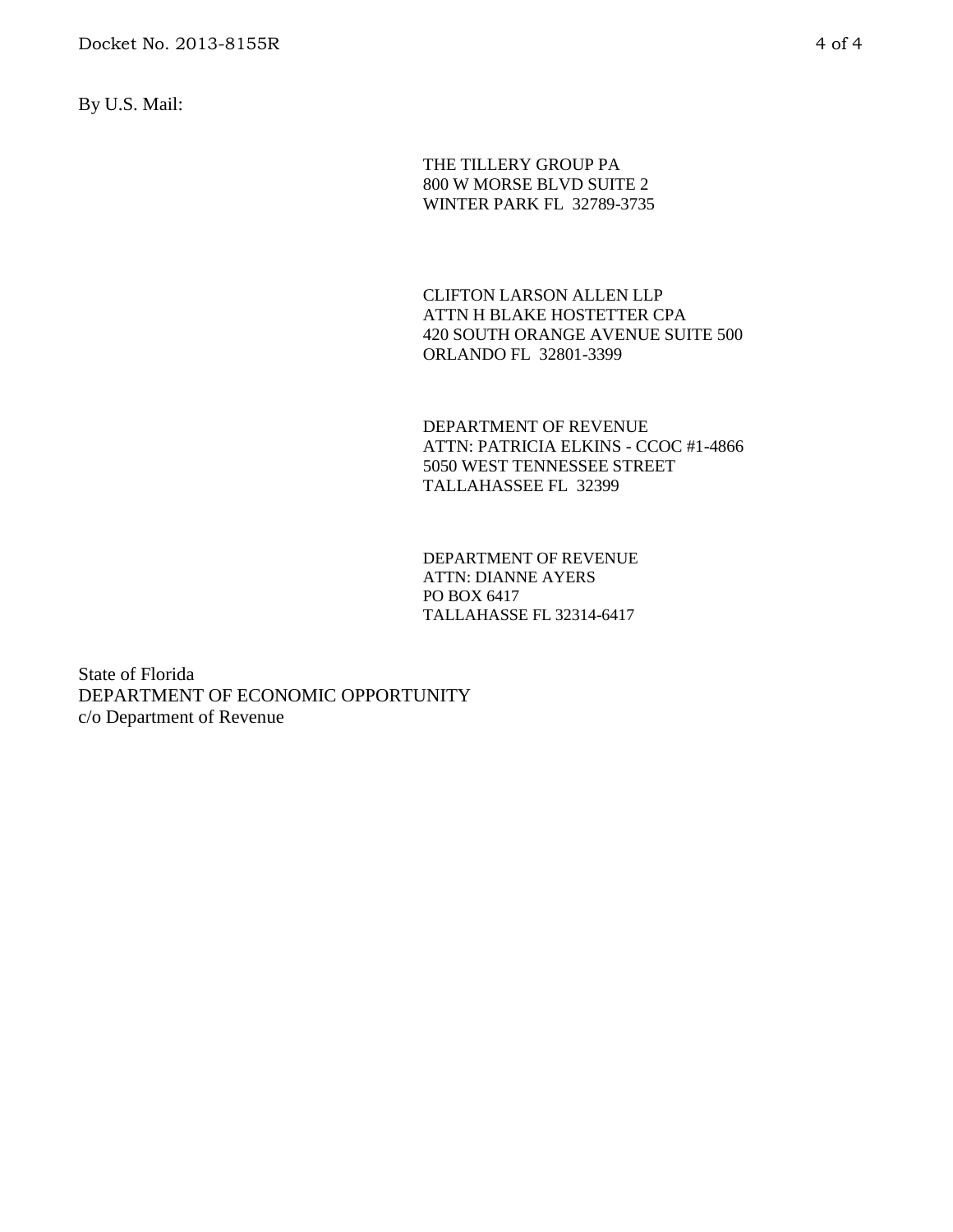# **DEPARTMENT OF ECONOMIC OPPORTUNITY**

## **Reemployment Assistance Appeals**

MSC 347 CALDWELL BUILDING 107 EAST MADISON STREET TALLAHASSEE FL 32399-4143

#### **PETITIONER:**

Employer Account No. - 2106778 THE TILLERY GROUP PA 800 W MORSE BLVD SUITE 2 WINTER PARK FL 32789-3735

> **PROTEST OF LIABILITY DOCKET NO. 2013-8155R**

**RESPONDENT:** State of Florida DEPARTMENT OF ECONOMIC OPPORTUNITY c/o Department of Revenue

# **RECOMMENDED ORDER OF SPECIAL DEPUTY**

TO: Altemese Smith, Bureau Chief, Reemployment Assistance Services DEPARTMENT OF ECONOMIC OPPORTUNITY

This matter comes before the undersigned Special Deputy pursuant to the Petitioner's protest of the Respondent's determination dated December 12, 2012.

After due notice to the parties, a telephone hearing was held on May 9, 2013. The Petitioner, represented by its president, appeared and testified. The Petitioner's Certified Public Accountant testified as a witness. The Respondent, represented by a Department of Revenue Tax Auditor III, appeared and testified.

The record of the case, including the recording of the hearing and any exhibits submitted in evidence, is herewith transmitted. Proposed Findings of Fact and Conclusions of Law were not received.

## **Issue:**

Whether the Petitioner's tax rates were properly computed, pursuant to Section 443.131, Florida Statutes; Rules 73B-10.026; 10.031, Florida Administrative Code.

Whether the Petitioner's liability for reemployment assistance contributions was properly determined pursuant to Sections 443.1215, 1216, 1217; 443.131, Florida Statutes.

## **Findings of Fact:**

1. The Petitioner, The Tillery Group, P.A., is a corporation which established liability for payment of unemployment compensation tax, now known as reemployment assistance tax, in 1997. The Petitioner's president and sole owner is Dr. Don E. Tillery, Jr., a maxillofacial surgeon.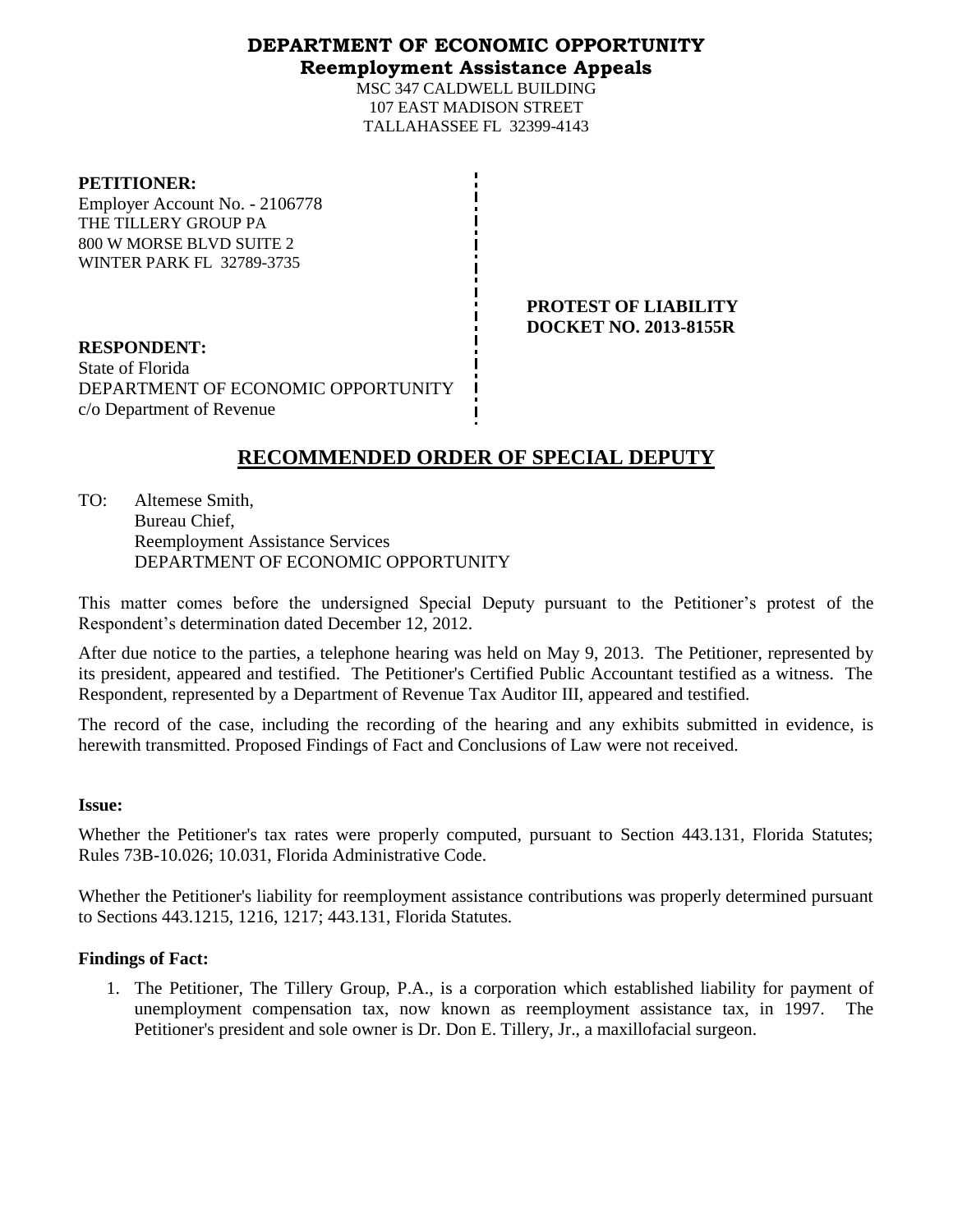- 2. In 2008 the Petitioner entered into a partnership with another surgeon, Dr. Richard Kapitan. The partnership was known as Tillery & Kapitan Oral & Maxillofacial. The general partners of Tillery & Kapitan Oral & Maxillofacial were The Tillery Group, P.A. and Richard A. Kapitan D.D.S., M.S., P.A. Tillery & Kapitan Oral & Maxillofacial employed the necessary individuals to support the practices of the doctors within the partnership. The partnership registered for payment of unemployment compensation taxes effective July 1, 2008.
- 3. Dr. Richard Kapitan left Florida at the end of 2009 but did not resign from the partnership at that time. Dr. Tillery maintained the partnership as the sole surgeon and continued to maintain the payroll under the partnership while negotiating the terms of the partnership dissolution with Dr. Kapitan. Some of the employees were terminated during the negotiation period due to the reduced workload. When the terms of the partnership dissolution were finalized, Dr. Tillery moved the remaining employees to the payroll of the Petitioner, The Tillery Group, P.A., effective April 1, 2011.
- 4. Tillery & Kapitan Oral & Maxillofacial did not report any wages paid after March 31, 2011. The employees who were formerly reported by Tillery & Kapitan Oral & Maxillofacial were reported by the Petitioner beginning April 1, 2011.
- 5. The Department of Revenue has a computer program that tracks the movement of employees, by social security numbers, from one employer to another employer. The computer program identified that the workforce of Tillery & Kapitan Oral & Maxillofacial was transferred to the Petitioner on or about April 1, 2011. Further investigation revealed that Dr. Tillery was an officer of the Petitioner and that the Petitioner was a general partner of Tillery & Kapitan Oral & Maxillofacial.
- 6. On or before December 12, 2012, the Department of Revenue mailed a determination to the Petitioner stating that since it appeared that the workforce of Tillery & Kapitan Oral & Maxillofacial had been transferred to the Petitioner on or about April 1, 2011, and since it appeared that there was common ownership, management, or control of the two entities at the time of the transfer, the unemployment experience of Tillery & Kapitan Oral & Maxillofacial was transferred to the Petitioner resulting in a tax rate increase for the Petitioner effective April 1, 2011. The Petitioner filed a timely protest by mail postmarked December 26, 2012.

## **Conclusions of Law:**

- 7. Section 443.131(3), Florida Statutes, provides:
	- (g) *Transfer of unemployment experience upon transfer or acquisition of a business.*--Notwithstanding any other provision of law, upon transfer or acquisition of a business, the following conditions apply to the assignment of rates and to transfers of unemployment experience:
		- 1.a. If an employer transfers its trade or business, or a portion thereof, to another employer and, at the time of the transfer, there is any common ownership, management, or control of the two employers, the unemployment experience attributable to the transferred trade or business shall be transferred to the employer to whom the business is so transferred. The rates of both employers shall be recalculated and made effective as of the beginning of the calendar quarter immediately following the date of the transfer of the trade or business unless the transfer occurred on the first day of a calendar quarter, in which case the rate shall be recalculated as of that date.
- 8. Section 443.131(3)(g)7.b., Florida Statutes, provides that "trade or business" shall include the employer's workforce.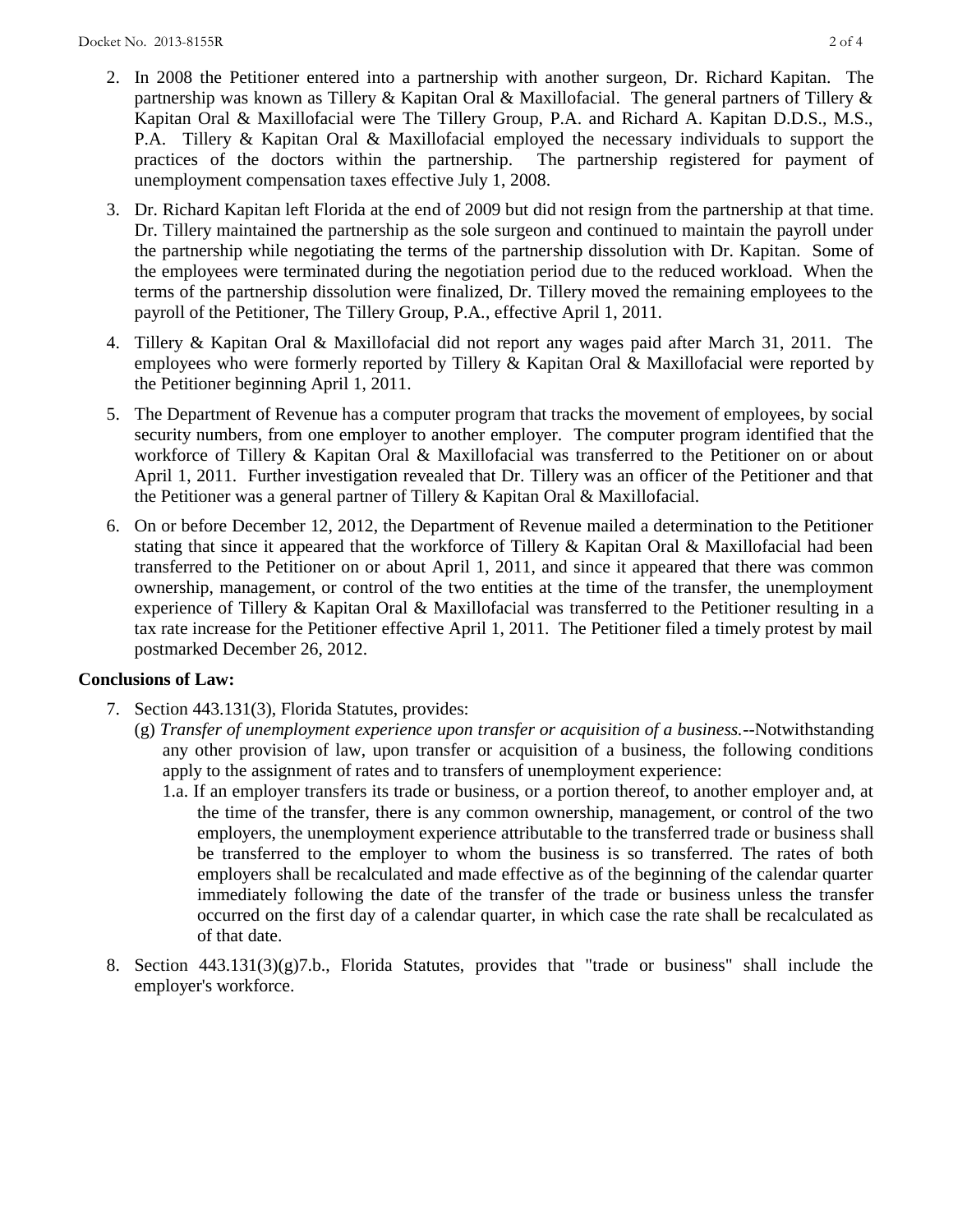- 9. Rule 73B-10.031(3), Florida Administrative Code, provides in pertinent part that for the purpose of implementing Section 443.131(3)(g), F.S.:
	- (a) The term "ownership" means any proprietary interest in a business, including, but not limited to, shares of stock in a corporation, partnership interest in a partnership or membership interest in a Limited Liability Company (LLC).
	- (b) "Common ownership" exists when a person has ownership in two or more businesses.
	- (c) A person in "management" includes any officer or director of a corporation, owner of a sole proprietorship, partner in a partnership, manager of an LLC, or person with the ability to direct the activities of an employing unit, either individually or in concert with others.
	- (d) "Common management" exists when a person concurrently occupies management positions in two or more businesses.
	- (e) A person in "control" of a business includes any officer or director of a corporation, owner of a sole proprietorship, partner in a partnership, manager of an LLC, or other person with the ability, directly or indirectly, individually or in concert with others, to influence or direct management, activities or policies of the business through ownership of stock, voting rights, contract, or other means. Control exists when an employee leasing company dictates or specifies the businesses with which a client company must contract.
	- (f) "Common control" exists when a person or group of persons has control of two or more businesses.
	- (g) The phrase "transfer or acquisition" encompasses any and all types of transfers and acquisitions including, but not limited to, assignments, changes in legal identity or form, consolidations, conveyances, mergers, name changes, purchase and sale agreements, reorganizations, stock transfers and successions.
	- (h) The phrase "trade or business or a portion thereof" includes but is not limited to assets, customers, management, organization and workforce.
	- (i) For the purpose of determining issues relating to the transfer of employment records upon transfer or acquisition of a business, the term "person" has the meaning set forth in Section 7701(a)(1) of the Internal Revenue Code.
	- (j) In determining whether common management, ownership, or control exists, the Department may consider common relationships between owners or persons who exert control over or occupy management positions in the businesses under consideration. For purposes of this rule, a common relationship exists when persons are related to each other by marriage, step-relationships, direct line blood relationships such as grandchild, child, parent, grandparent (lineal consanguinity) or adoption. A common relationship is also deemed to exist between affiliated groups as defined by Section 199.023(8), F.S. and between affiliated corporations as defined in Section 1504(a) of the Internal Revenue Code.
- 10. The evidence presented in this case reveals that the Petitioner acquired the workforce of Tillery & Kapitan Oral & Maxillofacial on April 1, 2011. At the time of the transfer of the workforce there was common ownership, common management, and common control of the two entities. Thus, the law requires that the unemployment experience of Tillery & Kapitan Oral & Maxillofacial be transferred to the Petitioner effective April 1, 2011.

**Recommendation:** It is recommended that the determination dated December 12, 2012, be AFFIRMED. Respectfully submitted on May 13, 2013.



R. O. SMITH, Special Deputy Office of Appeals